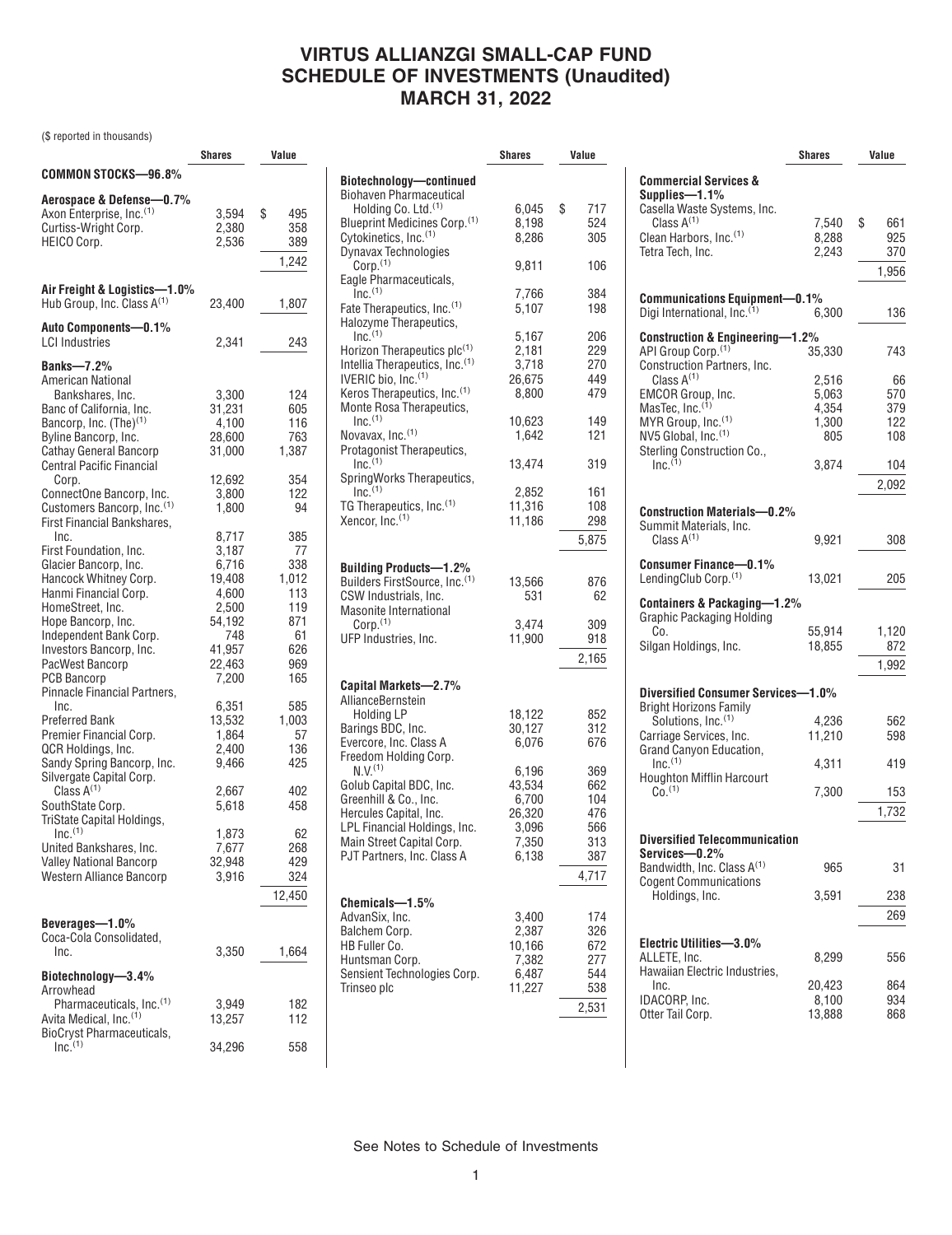# **VIRTUS ALLIANZGI SMALL-CAP FUND SCHEDULE OF INVESTMENTS (Unaudited) (Continued) MARCH 31, 2022**

(\$ reported in thousands)

|                                                                                                                                           | Shares                   | Value                      |
|-------------------------------------------------------------------------------------------------------------------------------------------|--------------------------|----------------------------|
| <b>Electric Utilities-continued</b><br>Portland General Electric Co.                                                                      | 37,083                   | \$<br>2,045<br>5,267       |
| Electrical Equipment-0.9%<br>Allied Motion Technologies,<br>Inc.<br>Atkore, Inc. <sup>(1)</sup>                                           | 1,455<br>15,700          | 43<br>1,546<br>1,589       |
| <b>Electronic Equipment, Instruments &amp;</b>                                                                                            |                          |                            |
| Components-2.0%<br>Belden, Inc.<br>$II-VI$ , Inc. $(1)$<br>Napco Security                                                                 | 26,700<br>5,584          | 1,479<br>405               |
| Technologies, Inc.(1)<br>OSI Systems, Inc.(1)<br>Sanmina Corp. <sup>(1)</sup>                                                             | 4,882<br>5,492<br>23,939 | 100<br>467<br>968          |
|                                                                                                                                           |                          | 3,419                      |
| <b>Energy Equipment &amp; Services-0.2%</b><br>ChampionX Corp. <sup>(1)</sup><br>DMC Global, Inc. <sup>(1)</sup>                          | 13,049<br>2,858          | 320<br>87                  |
|                                                                                                                                           |                          | 407                        |
| Entertainment-1.0%<br>Liberty Media Corp-Liberty<br>Formula One Class A <sup>(1)</sup><br><b>Madison Square Garden</b>                    | 14,570                   | 920                        |
| Sports Corp. Class A(1)<br>Marcus Corp. (The) <sup>(1)</sup>                                                                              | 3,479<br>6,800           | 624<br>120<br>1,664        |
|                                                                                                                                           |                          |                            |
| <b>Equity Real Estate Investment-1.8%</b><br>Armada Hoffler Properties,<br>Inc.<br>CareTrust REIT, Inc.<br>First Industrial Realty Trust, | 36,600<br>9,758          | 534<br>188                 |
| Inc.<br>Gladstone Commercial                                                                                                              | 7,984                    | 494                        |
| Corp.<br><b>Industrial Logistics</b>                                                                                                      | 5,500                    | 121                        |
| <b>Properties Trust</b>                                                                                                                   | 30,035                   | 681                        |
| NexPoint Residential Trust,<br>Inc.<br><b>Physicians Realty Trust</b><br>Terreno Realty Corp.                                             | 1,500<br>25,808<br>7,400 | 136<br>453<br>548<br>3,155 |
| Food & Staples Retailing-1.7%                                                                                                             |                          |                            |
| <b>BJ's Wholesale Club</b><br>Holdings, Inc. <sup>(1)</sup><br>Casey's General Stores, Inc.                                               | 7,534<br>2,950           | 509<br>585                 |
| Grocery Outlet Holding<br>Corp. <sup>(1)</sup><br>Ingles Markets, Inc. Class A                                                            | 2,513<br>5,320           | 82<br>474                  |

|                                                                              | Shares           | Value          |
|------------------------------------------------------------------------------|------------------|----------------|
| <b>Food &amp; Staples Retailing-continued</b>                                |                  |                |
| PriceSmart, Inc.<br>Sprouts Farmers Market,                                  | 4.384            | \$<br>346      |
| Inc. <sup>(1)</sup><br>Weis Markets, Inc.                                    | 17,877<br>5,592  | 572<br>399     |
|                                                                              |                  |                |
|                                                                              |                  | 2,967          |
| Food Products-3.9%                                                           |                  |                |
| Calavo Growers, Inc.                                                         | 2,351            | 86             |
| Cal-Maine Foods, Inc.                                                        | 16,634           | 919            |
| Flowers Foods, Inc.                                                          | 31,249           | 803            |
| Hain Celestial Group, Inc.                                                   |                  |                |
| $(The)^{(1)}$<br>Hostess Brands, Inc. <sup>(1)</sup>                         | 16,242<br>45,623 | 559<br>1,001   |
| J & J Snack Foods Corp.                                                      | 4,420            | 686            |
| John B Sanfilippo & Son,                                                     |                  |                |
| Inc.                                                                         | 9,252            | 772            |
| Lancaster Colony Corp.                                                       | 4,179            | 623            |
| Local Bounti Corp. <sup>(1)</sup>                                            | 62,560           | 531            |
| S&W Seed Co. <sup>(1)</sup>                                                  | 115,683          | 246            |
| Sanderson Farms, Inc.                                                        | 2,184            | 409            |
| Tootsie Roll Industries, Inc.                                                | 4,338            | 152            |
|                                                                              |                  | 6,787          |
| Gas Utilities-0.5%                                                           |                  |                |
| ONE Gas, Inc.                                                                | 8,920            | 787            |
|                                                                              |                  |                |
| <b>Healthcare Equipment &amp;</b>                                            |                  |                |
| Supplies-5.5%                                                                |                  |                |
| Axonics, Inc. <sup>(1)</sup><br>CONMED Corp.                                 | 16,151<br>12,224 | 1,011<br>1,816 |
| Cutera, Inc. <sup>(1)</sup>                                                  | 4,000            | 276            |
| Envista Holdings Corp. <sup>(1)</sup>                                        | 10,884           | 530            |
| Establishment Labs                                                           |                  |                |
| Holdings, Inc. <sup>(1)</sup>                                                | 10,840           | 731            |
| Globus Medical, Inc.                                                         |                  |                |
| Class $A^{(1)}$                                                              | 11,359           | 838            |
| Inari Medical, Inc. <sup>(1)</sup><br>Lantheus Holdings, Inc. <sup>(1)</sup> | 5,895<br>1,690   | 534<br>93      |
| Meridian Bioscience, Inc. <sup>(1)</sup>                                     | 9,085            | 236            |
| Merit Medical Systems,                                                       |                  |                |
| Inc. <sup>(1)</sup>                                                          | 28,900           | 1,922          |
| OrthoPediatrics Corp. <sup>(1)</sup>                                         | 1.707            | 92             |
| Shockwave Medical, Inc.(1)                                                   | 2,732            | 567            |
| SI-BONE, Inc. <sup>(1)</sup>                                                 | 22,861           | 517            |
| Surmodics, Inc. <sup>(1)</sup><br>Tandem Diabetes Care.                      | 1,081            | 49             |
| Inc. <sup>(1)</sup>                                                          | 2,181            | 254            |
|                                                                              |                  |                |
|                                                                              |                  | 9,466          |
| <b>Healthcare Providers &amp;</b>                                            |                  |                |
| Services—2.8%                                                                |                  |                |
| Apollo Medical Holdings,                                                     |                  |                |
| Inc <sup>(1)</sup>                                                           | 1,000            | 48             |
| Chemed Corp.                                                                 | 1,241            | 629            |
| Cross Country Healthcare,<br>Inc <sup>(1)</sup>                              | 10,886           | 236            |
|                                                                              |                  |                |

|                                                                                                                                                                                                                                     | <b>Shares</b>                                       | Value                                  |
|-------------------------------------------------------------------------------------------------------------------------------------------------------------------------------------------------------------------------------------|-----------------------------------------------------|----------------------------------------|
| <b>Healthcare Providers &amp;</b><br>Services-continued<br>Encompass Health Corp.<br>Owens & Minor, Inc.<br>R1 RCM, $Inc.(1)$<br>Tenet Healthcare Corp. <sup>(1)</sup>                                                              | 5,386<br>16,035<br>11,308<br>29,132                 | \$<br>383<br>706<br>303<br>2,504       |
| Healthcare Technology-0.1%<br>Omnicell, Inc. <sup>(1)</sup>                                                                                                                                                                         | 1,979                                               | 4,809<br>256                           |
| Hotels, Restaurants & Leisure-2.7%                                                                                                                                                                                                  |                                                     |                                        |
| <b>Bluegreen Vacations</b><br>Holding Corp. <sup>(1)</sup><br>Boyd Gaming Corp.<br>Everi Holdings, Inc. <sup>(1)</sup><br>Hyatt Hotels Corp. Class A <sup>(1)</sup><br><b>Lindblad Expeditions</b><br>Holdings, Inc. <sup>(1)</sup> | 4,200<br>12,520<br>6,358<br>6,065<br>55,919         | 124<br>824<br>133<br>579<br>843        |
| Planet Fitness, Inc.<br>Class $A^{(1)}$                                                                                                                                                                                             | 11,197                                              | 946                                    |
| Red Rock Resorts, Inc.<br>Class A                                                                                                                                                                                                   | 25,588                                              | 1,243<br>4,692                         |
| Household Durables-0.5%<br>La-Z-Boy, Inc.<br>Lennar Corp. Class B                                                                                                                                                                   | 9,850<br>7,721                                      | 260<br>527<br>787                      |
| <b>Household Products-0.2%</b><br>WD-40 Co.                                                                                                                                                                                         | 1,712                                               | 314                                    |
| Insurance-2.7%<br>AMERISAFE, Inc.<br>Donegal Group, Inc. Class A<br>Employers Holdings, Inc.<br>Enstar Group Ltd. <sup>(1)</sup><br>Genworth Financial, Inc.<br>Class $A^{(1)}$<br>NI Holdings, Inc. <sup>(1)</sup>                 | 7,073<br>19,815<br>2,303<br>712<br>442,000<br>4.490 | 351<br>266<br>94<br>186<br>1,671<br>76 |
| RLI Corp.<br>Safety Insurance Group, Inc.<br><b>Stewart Information</b>                                                                                                                                                             | 5,043<br>2,768                                      | 558<br>252                             |
| Services Corp.                                                                                                                                                                                                                      | 20,100                                              | 1,218<br>4,672                         |
| IT Services-1.5%<br>Brightcove, Inc. <sup>(1)</sup>                                                                                                                                                                                 | 5,628                                               | 44                                     |
| DigitalOcean Holdings,<br>$Inc.$ <sup>(1)</sup><br>Hackett Group, Inc. (The)<br>Perficient, Inc. <sup>(1)</sup><br>Repay Holdings Corp. <sup>(1)</sup>                                                                              | 8,730<br>2,730<br>7,199<br>9,550                    | 505<br>63<br>793<br>141                |

See Notes to Schedule of Investments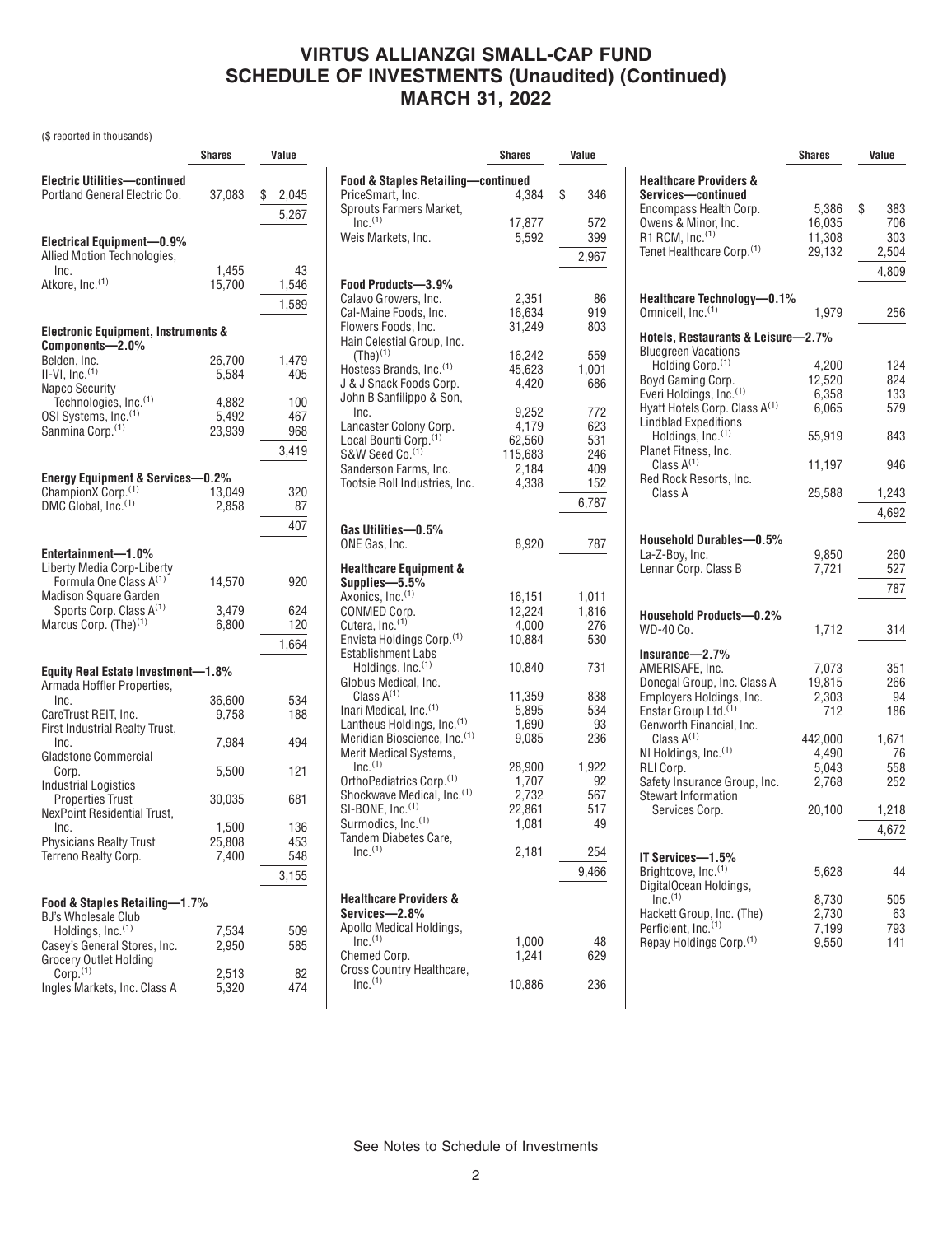# **VIRTUS ALLIANZGI SMALL-CAP FUND SCHEDULE OF INVESTMENTS (Unaudited) (Continued) MARCH 31, 2022**

(\$ reported in thousands)

|                                                                      | <b>Shares</b>    | Value        |
|----------------------------------------------------------------------|------------------|--------------|
|                                                                      |                  |              |
| <b>IT Services-continued</b>                                         |                  |              |
| Switch, Inc. Class A                                                 | 34,369           | \$<br>1,059  |
|                                                                      |                  | 2,605        |
|                                                                      |                  |              |
| Leisure Products-0.5%                                                |                  |              |
| Acushnet Holdings Corp.<br>Malibu Boats, Inc. Class A <sup>(1)</sup> | 10,344<br>6,465  | 416<br>375   |
|                                                                      |                  |              |
|                                                                      |                  | 791          |
| Life Sciences Tools & Services-0.9%                                  |                  |              |
| Codexis, Inc. <sup>(1)</sup>                                         | 2.362            | 49           |
| Medpace Holdings, Inc. <sup>(1)</sup>                                | 2.879            | 471          |
| NanoString Technologies,                                             |                  |              |
| Inc. <sup>(1)</sup>                                                  | 5.330            | 185          |
| NeoGenomics, Inc. <sup>(1)</sup>                                     | 3,288            | 40           |
| <b>West Pharmaceutical</b>                                           |                  |              |
| Services, Inc.                                                       | 2,075            | 852          |
|                                                                      |                  | 1,597        |
|                                                                      |                  |              |
| Machinery-1.4%                                                       |                  |              |
| AGCO Corp.                                                           | 2,961            | 432          |
| Chart Industries, Inc. <sup>(1)</sup>                                | 4,428            | 761          |
| Columbus McKinnon Corp.<br>ITT, Inc.                                 | 1,161<br>9,447   | 49<br>711    |
| Shyft Group, Inc. (The)                                              | 2,610            | 94           |
| Terex Corp.                                                          | 9,019            | 322          |
|                                                                      |                  |              |
|                                                                      |                  | 2,369        |
| Marine—1.3%                                                          |                  |              |
| Matson, Inc.                                                         | 18,237           | 2,200        |
|                                                                      |                  |              |
| Media- $1.2%$<br>Cable One, Inc.                                     |                  |              |
| Gannett Co., Inc. <sup>(1)</sup>                                     | 365<br>20,900    | 535<br>94    |
| Liberty Broadband Corp.                                              |                  |              |
| Class $A^{(1)}$                                                      | 5,100            | 668          |
| WideOpenWest, Inc. <sup>(1)</sup>                                    | 41,318           | 721          |
|                                                                      |                  | 2,018        |
|                                                                      |                  |              |
| Metals & Mining-3.2%                                                 |                  |              |
| Allegheny Technologies,                                              |                  |              |
| Inc. <sup>(1)</sup>                                                  | 12,985           | 349          |
| Alpha Metallurgical                                                  |                  |              |
| Resources, Inc. <sup>(1)</sup><br>Commercial Metals Co.              | 1,800            | 238<br>2,152 |
| Hecla Mining Co.                                                     | 51,700<br>32,623 | 214          |
| MP Materials Corp. <sup>(1)</sup>                                    | 9,309            | 534          |
| Royal Gold, Inc.                                                     | 1,943            | 274          |
| Schnitzer Steel Industries,                                          |                  |              |
| Inc. Class A                                                         | 6,776            | 352          |
| TimkenSteel Corp. <sup>(1)</sup>                                     | 8,700            | 190          |
| Warrior Met Coal, Inc.                                               | 31,700           | 1,176        |
|                                                                      |                  | 5,479        |
|                                                                      |                  |              |
| Multiline Retail-0.7%                                                |                  |              |
| Macy's, Inc.                                                         | 50,064           | 1,220        |
| Multi-Utilities-0.8%                                                 |                  |              |
| Avista Corp.                                                         | 7,241            | 327          |

|                                                                              | Shares          |   | Value      |
|------------------------------------------------------------------------------|-----------------|---|------------|
|                                                                              |                 |   |            |
| <b>Multi-Utilities-continued</b><br><b>Black Hills Corp.</b><br>Unitil Corp. | 10,615<br>4,780 | S | 818<br>238 |
|                                                                              |                 |   | 1,383      |
|                                                                              |                 |   |            |
| Oil, Gas & Consumable Fuels-6.1%                                             |                 |   |            |
| Civitas Resources, Inc.                                                      | 11,867          |   | 708        |
| Coterra Energy, Inc.                                                         | 33,199          |   | 895        |
| Enviva, Inc.                                                                 | 2,171           |   | 172        |
| Hess Midstream LP Class A<br>Magnolia Oil & Gas Corp.                        | 20,266          |   | 608        |
| Class A                                                                      | 73,688          |   | 1,743      |
| Nabors Industries Ltd. <sup>(1)</sup>                                        | 1,000           |   | 153        |
| Northern Oil and Gas. Inc.                                                   | 21,634          |   | 610        |
| Ovintiv, Inc.                                                                | 43,083          |   | 2,329      |
| PDC Energy, Inc.                                                             | 8,528           |   | 620        |
| Ranger Oil Corp. Class A <sup>(1)</sup>                                      | 24,201          |   | 836        |
| Whiting Petroleum Corp.                                                      | 23,800          |   | 1,940      |
|                                                                              |                 |   | 10,614     |
| Paper & Forest Products-0.5%                                                 |                 |   |            |
| Louisiana-Pacific Corp.                                                      | 14,774          |   | 918        |
|                                                                              |                 |   |            |
| <b>Personal Products-1.4%</b>                                                |                 |   |            |
| Beauty Health Co. (The) <sup>(1)</sup>                                       | 12.310          |   | 208        |
| BellRing Brands, Inc. <sup>(1)</sup>                                         | 20,865          |   | 481        |
| Coty, Inc. Class A <sup>(1)</sup>                                            | 79,275          |   | 713        |
| Medifast, Inc.                                                               | 2.159           |   | 369        |
| Nu Skin Enterprises, Inc.                                                    |                 |   |            |
| Class A                                                                      | 6,620           |   | 317        |
| USANA Health Sciences,<br>$Inc.$ <sup>(1)</sup>                              |                 |   |            |
|                                                                              | 5,063           |   | 402        |
|                                                                              |                 |   | 2,490      |
|                                                                              |                 |   |            |
| Pharmaceuticals-2.2%                                                         |                 |   |            |
| Alpha Teknova, Inc. <sup>(1)</sup>                                           | 18,031          |   | 249        |
| Amphastar                                                                    |                 |   |            |
| Pharmaceuticals, Inc. <sup>(1)</sup><br>Antares Pharma, Inc. <sup>(1)</sup>  | 2,148           |   | 77         |
| ATAI Life Sciences NV(1)                                                     | 13,106          |   | 54         |
| Catalent, Inc. <sup>(1)</sup>                                                | 25,858          |   | 132<br>499 |
| Collegium Pharmaceutical,                                                    | 4,505           |   |            |
| $Inc^{(1)}$                                                                  | 6,576           |   | 134        |
| Phibro Animal Health Corp.                                                   |                 |   |            |
| Class A                                                                      | 6,000           |   | 120        |
| Prestige Consumer                                                            |                 |   |            |
| Healthcare, Inc. <sup>(1)</sup>                                              | 48,605          |   | 2,573      |
|                                                                              |                 |   |            |
|                                                                              |                 |   | 3,838      |
| <b>Professional Services-2.6%</b>                                            |                 |   |            |
| ASGN, Inc. <sup>(1)</sup>                                                    | 5,384           |   | 628        |
| CRA International, Inc.                                                      | 1,059           |   | 89         |
| Franklin Covey Co. <sup>(1)</sup>                                            | 1.156           |   | 52         |
| Heidrick & Struggles                                                         |                 |   |            |
| International, Inc.                                                          | 18,448          |   | 730        |
| ICF International, Inc.                                                      | 8,631           |   | 813        |
| Kforce, Inc.                                                                 | 13,810          |   | 1,022      |
| ManTech International Corp.                                                  |                 |   |            |
| Class A                                                                      | 10,549          |   | 909        |
|                                                                              |                 |   |            |
|                                                                              |                 |   |            |

|                                                                               | <b>Shares</b>    | Value        |
|-------------------------------------------------------------------------------|------------------|--------------|
| <b>Professional Services-continued</b><br><b>Science Applications</b>         |                  |              |
| International Corp.                                                           | 3,415            | \$<br>315    |
|                                                                               |                  | 4,558        |
| <b>Real Estate Management &amp;</b>                                           |                  |              |
| Development-1.7%                                                              |                  |              |
| Cushman & Wakefield plc(1)<br>Kennedy-Wilson Holdings,                        | 75,300           | 1,544        |
| Inc.                                                                          | 59,400           | 1,449        |
|                                                                               |                  | 2,993        |
| Road & Rail-1.3%                                                              |                  |              |
| Ryder System, Inc.                                                            | 17,800           | 1,412        |
| Saia, Inc. <sup>(1)</sup>                                                     | 3,092            | 754          |
| USA Truck, Inc. <sup>(1)</sup>                                                | 5,400            | 111<br>2,277 |
|                                                                               |                  |              |
| <b>Semiconductors &amp; Semiconductor</b><br>Equipment-4.7%                   |                  |              |
| ACM Research, Inc.<br>Class $A^{(1)}$                                         |                  |              |
| Alpha & Omega                                                                 | 1,794            | 37           |
| Semiconductor Ltd. <sup>(1)</sup>                                             | 2,800            | 153          |
| Amkor Technology, Inc.<br>Axcelis Technologies, Inc. (1)                      | 27,989<br>24,201 | 608<br>1.828 |
| FormFactor, Inc. <sup>(1)</sup>                                               | 1,906            | 80           |
| Ichor Holdings Ltd. <sup>(1)</sup><br>Impinj, Inc. <sup>(1)</sup>             | 1,974<br>1,400   | 70<br>89     |
| Kulicke & Soffa Industries,                                                   |                  |              |
| Inc.<br><b>MACOM Technology</b>                                               | 22,749           | 1,275        |
| Solutions Holdings,                                                           |                  |              |
| Inc <sup>(1)</sup>                                                            | 14,719           | 881          |
| MaxLinear, Inc. <sup>(1)</sup><br>Onto Innovation, Inc. <sup>(1)</sup>        | 24,217<br>6,217  | 1,413<br>540 |
| SunPower Corp. <sup>(1)</sup>                                                 | 12,324           | 265          |
| Ultra Clean Holdings, Inc.(1)                                                 | 19,631           | 832          |
|                                                                               |                  | 8,071        |
| Software-1.9%                                                                 |                  | 90           |
| Agilysys, Inc.(1)<br>Box, Inc. Class A(1)                                     | 2,263<br>19,785  | 575          |
| Marathon Digital Holdings,                                                    |                  |              |
| Inc <sup>(1)</sup><br>New Relic, Inc. <sup>(1)</sup>                          | 14,976<br>5,810  | 419<br>388   |
| Paylocity Holding Corp. <sup>(1)</sup>                                        | 1,611            | 331          |
| Sapiens International Corp.<br>N.V.                                           | 2,470            | 63           |
| Smartsheet, Inc. Class A <sup>(1)</sup>                                       | 4.669            | 256          |
| Tenable Holdings, Inc. <sup>(1)</sup><br>Varonis Systems, Inc. <sup>(1)</sup> | 6,940<br>9,380   | 401<br>446   |
| Workiva, Inc. Class A <sup>(1)</sup>                                          | 2,788            | 329          |
|                                                                               |                  | 3,298        |
| Specialty Retail-1.7%                                                         |                  |              |
| Asbury Automotive Group,                                                      |                  |              |
| $Inc^{(1)}$                                                                   | 2,353            | 377          |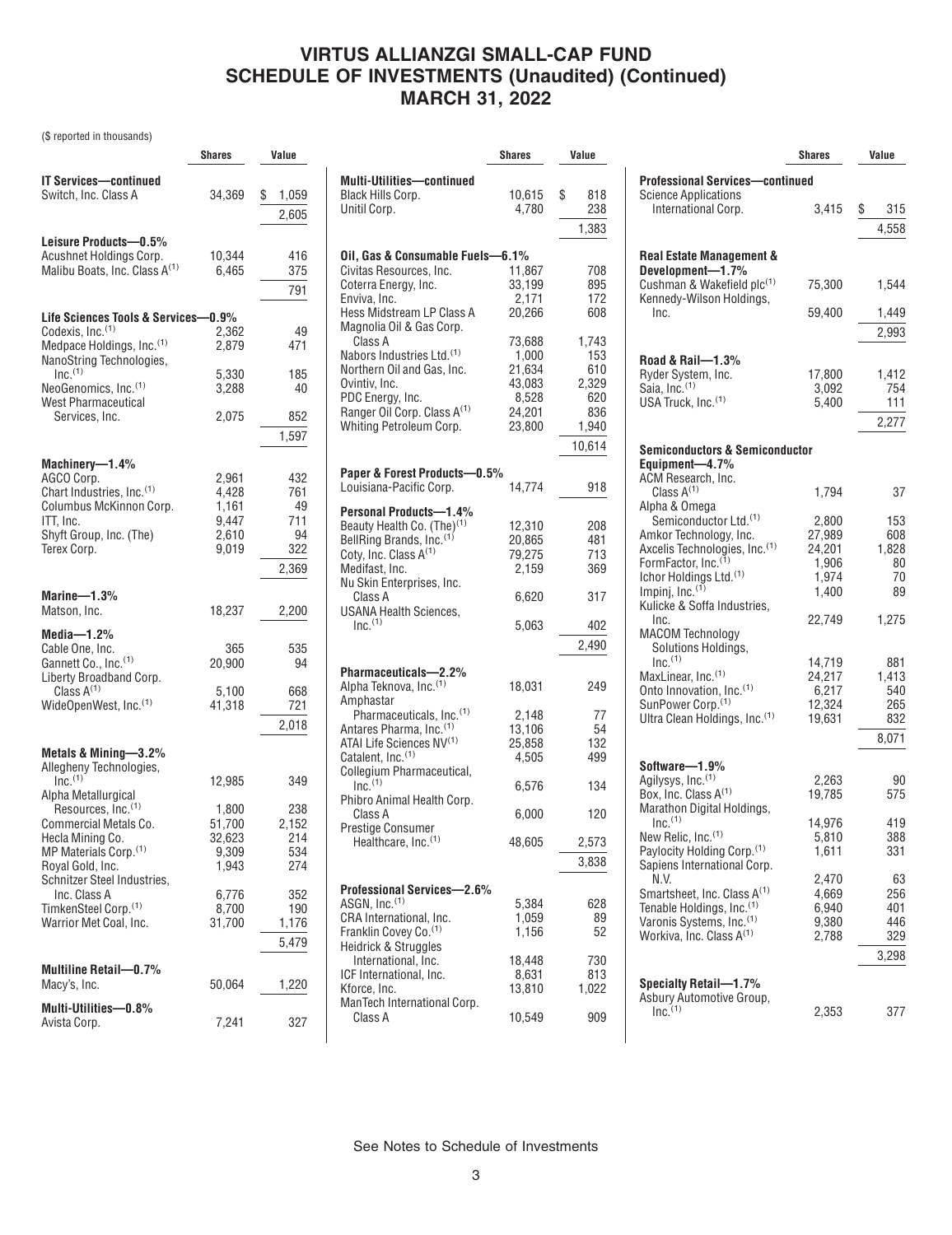### **VIRTUS ALLIANZGI SMALL-CAP FUND SCHEDULE OF INVESTMENTS (Unaudited) (Continued) MARCH 31, 2022**

(\$ reported in thousands)

| <b>Shares</b>                                      | Value                                              |                                                                                                                                                                   | <b>Shares</b>             | Value                                                                                       |
|----------------------------------------------------|----------------------------------------------------|-------------------------------------------------------------------------------------------------------------------------------------------------------------------|---------------------------|---------------------------------------------------------------------------------------------|
| 16,092<br>8.408<br>17.763<br>4,902                 | \$<br>450<br>841<br>1.130<br>213<br>3,011          | <b>Trading Companies &amp;</b><br>Distributors-continued<br>Rush Enterprises, Inc.<br>Class A<br>WESCO International. Inc. <sup>(1)</sup><br>Water Utilities-1.8% | 28.075<br>13.604          | \$<br>1.429<br>1,770<br>5,509                                                               |
| <b>Technology Hardware, Storage &amp;</b><br>4.100 | 143                                                | California Water Service<br>Group<br><b>SJW Group</b>                                                                                                             | 13,667<br>9.184           | 1,593<br>810<br>639                                                                         |
|                                                    |                                                    |                                                                                                                                                                   |                           | 3.042                                                                                       |
| 12,661<br>7.250                                    | 651<br>656<br>1,307                                | <b>TOTAL COMMON STOCKS</b><br>(Identified Cost \$142,944)                                                                                                         |                           | 167,496                                                                                     |
|                                                    |                                                    | COMPANIES-0.1%                                                                                                                                                    |                           |                                                                                             |
| 37,435                                             | 407                                                | Downstream/Other-0.1%<br>Sunoco LP                                                                                                                                | 5.903                     | 241                                                                                         |
| 3,100<br>4,200<br>4,312<br>50,800                  | 127<br>115<br>82<br>1,667                          | <b>TOTAL MASTER LIMITED</b><br><b>COMPANIES</b><br>(Identified Cost \$165)                                                                                        |                           | 241                                                                                         |
| 14,503<br>26,154                                   | 3,343<br>1,008<br>1,302                            | <b>TOTAL LONG-TERM</b><br>INVESTMENTS-96.9%<br>(Identified Cost \$143,109)                                                                                        |                           | 167,737                                                                                     |
|                                                    | Thrifts & Mortgage Finance-1.9%<br>8.124<br>31,009 | 345<br>600                                                                                                                                                        | American States Water Co. | 17,892<br><b>MASTER LIMITED PARTNERSHIPS AND RELATED</b><br><b>PARTNERSHIPS AND RELATED</b> |

|                                                                                                                                                                        | <b>Shares</b> | Value     |
|------------------------------------------------------------------------------------------------------------------------------------------------------------------------|---------------|-----------|
| <b>SHORT-TERM INVESTMENT-3.5%</b>                                                                                                                                      |               |           |
| Money Market Mutual Fund-3.5%<br><b>Dreyfus Government Cash</b><br>Management Fund -<br><b>Institutional Shares</b><br>(seven-day effective yield<br>$(0.194\%)^{(2)}$ | 5,995,266 \$  | 5,995     |
|                                                                                                                                                                        |               |           |
| TOTAL SHORT-TERM INVESTMENT<br>(Identified Cost \$5,995)                                                                                                               |               | 5,995     |
| TOTAL INVESTMENTS-100.4%                                                                                                                                               |               | \$173,732 |
| (Identified Cost \$149,104)<br>Other assets and liabilities, net—(0.4)%                                                                                                |               | (717)     |
| <b>NET ASSETS-100.0%</b>                                                                                                                                               |               | \$173,015 |
| <b>Abbreviations:</b><br>Limited Partnership<br>LP -<br><b>REIT Real Estate Investment Trust</b>                                                                       |               |           |

(2) Shares of this fund are publicly offered, and its prospectus and annual report are publicly available.

The following table summarizes the market value of the Fund's investments as of March 31, 2022, based on the inputs used to value them (See Security Valuation Note 1 in the Notes to Schedule of Investments):

|                                                   | Total<br>Value at<br>March 31, 2022 | Level 1<br><b>Quoted Prices</b> |
|---------------------------------------------------|-------------------------------------|---------------------------------|
| Assets:                                           |                                     |                                 |
| <b>Equity Securities:</b>                         |                                     |                                 |
| <b>Common Stocks</b>                              | \$167.496                           | \$167.496                       |
| Master Limited Partnerships and Related Companies | 241                                 | 241                             |
| Money Market Mutual Fund                          | 5.995                               | 5,995                           |
| Total Investments                                 | \$173,732                           | \$173,732                       |

There were no securities valued using significant observable inputs (Level 2) or significant unobservable inputs (Level 3) at March 31, 2022.

There were no transfers into or out of Level 3 related to securities held at March 31, 2022.